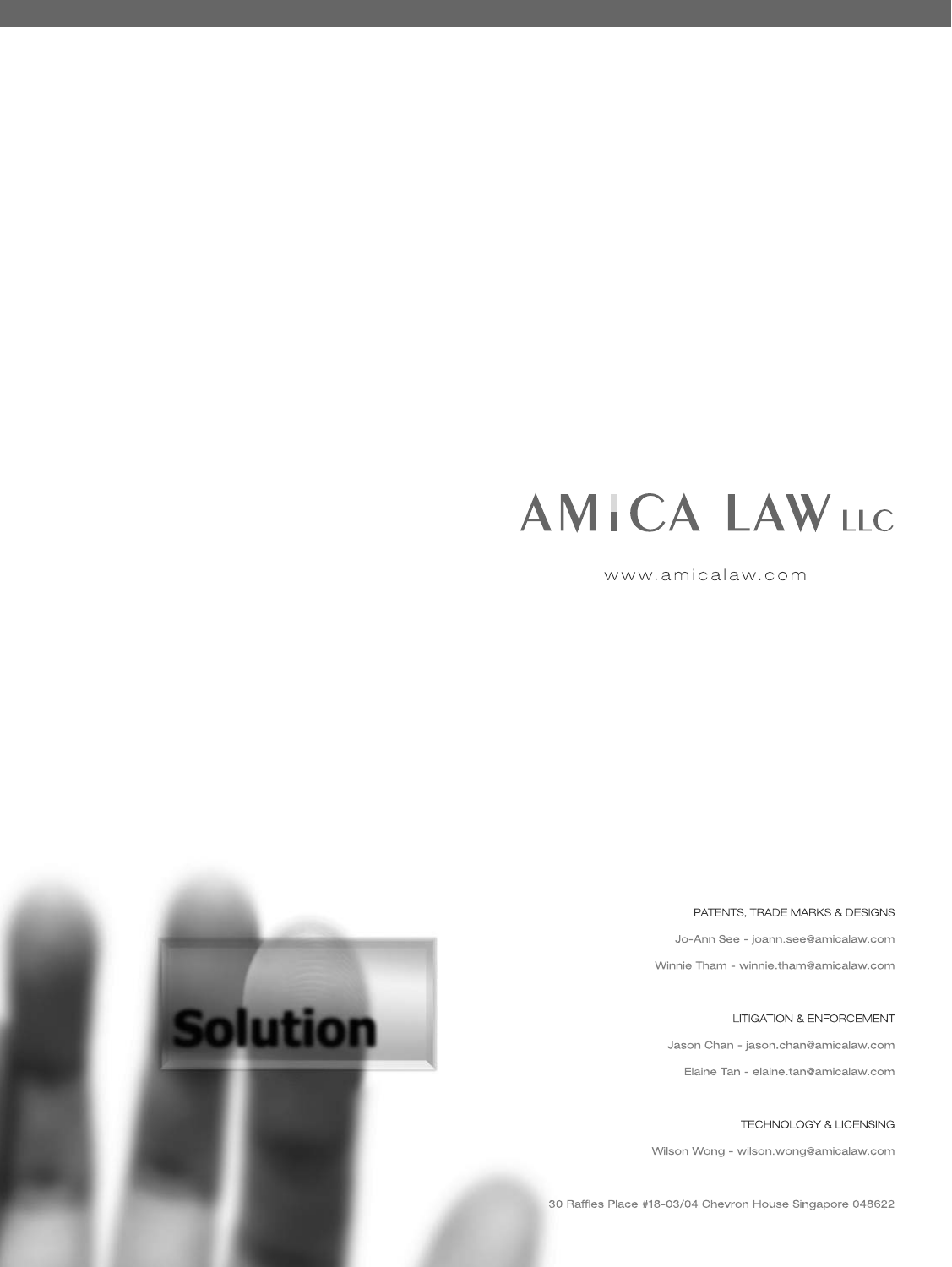# Recent developments

IP jurisprudence in Singapore is maturing well. **Winnie Tham** and **Jason Chan** of **Amica Law** highlight two key cases by way of illustration

#### The Aman decision

Singapore has had protection of well-known trade marks in its trade mark legislation since 2004. *Amanresorts Ltd and Another v Novelty Pte Ltd* [2007] SGHC 201 is significant as the first High Court decision in Singapore to delve into this issue.

Amanresorts owns or operates 18 resort hotels under the Aman name around the world and is known for its individual and uniquely sculpted resorts nestled in picturesque and idyllic locations.

Aptly, *aman* means peace or peaceful. Amanusa is the name of Amanresort's property in Nusa Dua, Bali, Indonesia. So when a local developer of real estate in Singapore chose "Amanusa" as the name of its new condominium project in Singapore, touted as having the atmosphere and architectural style of a Bali resort, Amanresorts felt aggrieved and sought to restrain the use of "Amanusa". Without the benefit of a registered trade mark in Singapore (the mark had been abandoned), Amanresorts had to rely on suing for the tort of passing-off and for the infringement of a well-known trade mark.

The court first dealt with passing-off. In terms of goodwill, the court found that Amanresort's "Amanusa" name was distinctive, given that it had no meaning in the Indonesian language and comprised a "portmanteau word invented through the clever use of intentional syntax error coupled with syncopation by dropping one 'n'". The next issue was that of the likelihood of misrepresentation. The court considered the relevant section of the public, which encompasses a few categories: those Singapore citizens or residents who had visited or are prospective visitors to Aman resorts, foreign individuals and corporations in Singapore intending to visit the resorts or seeking to invest in highend properties and developers and hoteliers interested in becoming licensees of the Aman brand names. Applying the facts, the court found that the plaintiffs' brand names "Aman" and "Amanusa" possessed goodwill in Singapore, as evidenced by their nearly two decades of history, their huge sales revenue and their substantial promotional and marketing expenditure. It was not necessary for there to be an Aman resort in Singapore. This was immaterial, as was the fact that the plaintiffs did not advertise through the traditional media of newspapers and television. Evidence of the plaintiffs' presence in other channels such as promotional materials to travel agents, collaboration with airlines and credit card companies in targeting high-net-worth individuals, their newsletters to customers in Singapore and elsewhere and their more than 20 domain names on the internet was thought to be relevant.

The court held that direct mutual competition between the parties is not required and that the dividing line between residential and hotel or resort developments is blurred. The court also accepted that brand names do not usually confine themselves to the original products or services that made them famous, notwithstanding that these may remain their core competence. Taking all of this into account, the judge found that there was a clear nexus between the trade marks. The identical name, coupled with the fact that the relevant section of the Singapore public know of Aman resorts, would give the impression that Novelty's condominium is somehow related or connected to Aman resorts, whether by way of licence to use the name or whether it has been endorsed or will be managed by Amanresorts in future. It may even convey the wrong impression that Amanresorts is involved as a developer. As such, there was passing-off, even if a fraudulent intention to deceive was absent.

With regard to damage, it was held there was no actual damage occasioned. However, the court recognised that in this case "the most potent form of likely damage is the intangible loss that may be occasioned by the insidious process of dilution such that the famous name loses its uniqueness or, worse, such that the name which inspired hushed awe could in future evoke sup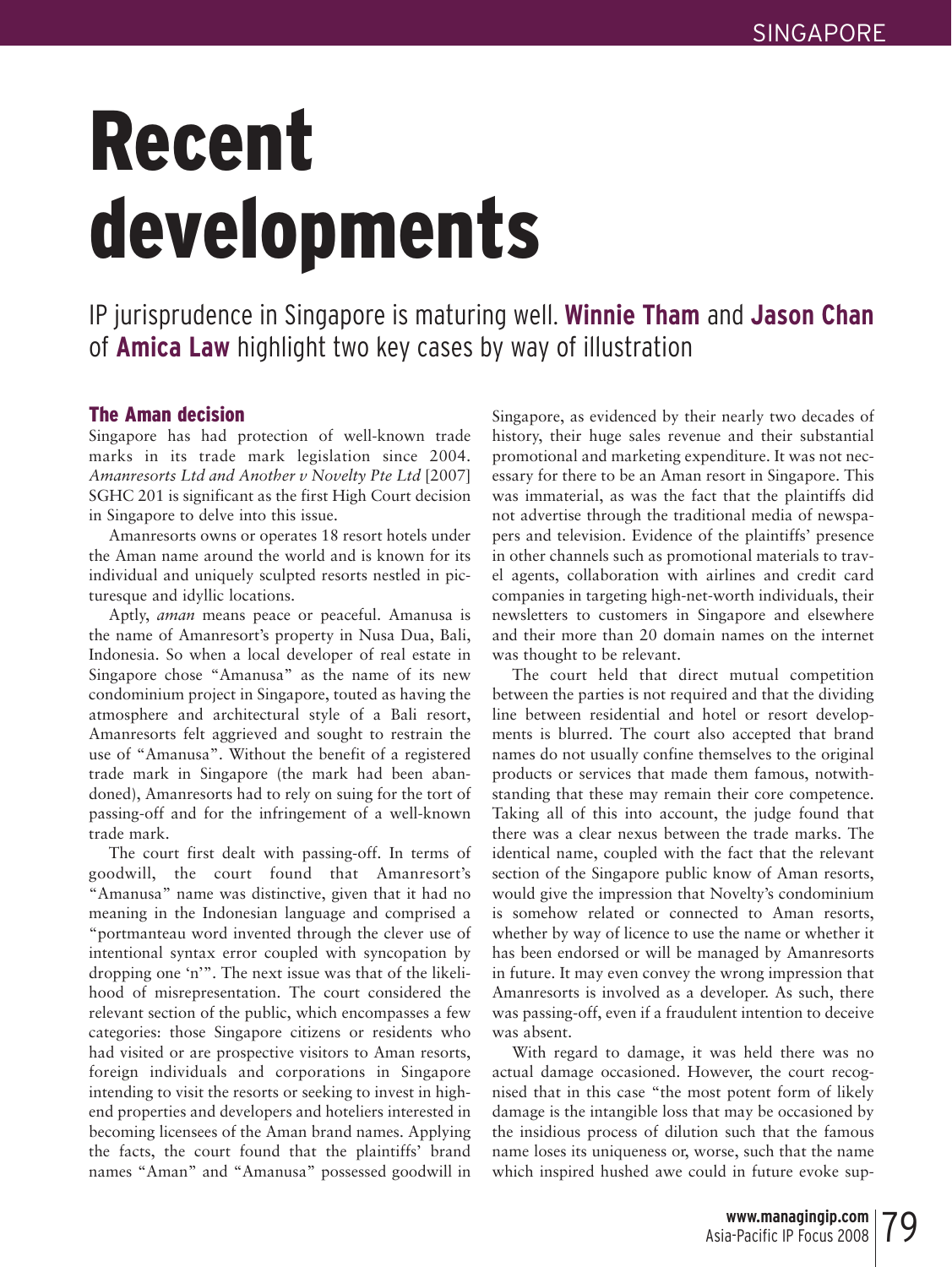pressed laughter because of the association with projects that do not quite exude the same luxury and class or quality of upkeep, especially when residential projects have begun to show their age". Loss of potential licensing revenue, the possibility of an "Aman" series springing up and prejudice in future commercial plans to expand into residential developments were also indicators of likely damage.

The second ground in the plaintiffs' claim was based on well-known marks. The court also found that

"Trade mark owners with internationally recognisable brands can rely on the well-known trade marks regime to protect their rights in Singapore"

Amanusa should be regarded as a well-known trade mark in Singapore: the absence of an Aman resort in Singapore is immaterial. The relevant sector of the public were identified as being actual or potential consumers of Aman resorts rather than the defendants' consumers and, as in passing-off, the relevant date was the date on which the defendant started marketing their project. The court held that:

"The plaintiffs have used the name "Aman" and its trade marks containing the prefix "Aman" for their resorts and services. They have also used such names at promotional events, for donations to charitable functions and on brochures. The Aman resorts have a wide geographical reach. They are spread over 12 countries, including south-east Asian ones like Indonesia, Thailand and the Philippines. Further, the plaintiffs are involved in new accommodation in many countries. Their resorts have been lauded as the best resort chain by periodicals here and elsewhere."

Other relevant indicators were the plaintiffs' trade mark registrations and the fact they were previously proprietors of the Amanusa trade mark in Singapore. There were also two domain name decisions of the administrative panels of the World Intellectual Property Organisation, which acknowledged that Amanresorts was well-known. These factors indicated that the Aman name is well-known in Singapore and would have a high degree of recognition in the relevant sector.

Under the well-known trade marks regime, the fact that the goods or services are different from the defendant's is not a bar. What is required is for the trade mark owner to show that the offending use will be taken to indicate a connection between the goods or services of the defendant and himself and that this is likely to damage his interests. The judge took a liberal interpretation of the tests to be adopted for the terms "connection" and "likely to damage the interests of the proprietor", similar to that in passing-off claims. As for the likelihood of damage, that would have to be established objectively and be supported by sufficient evidence.

Accordingly, Amanresorts succeeded in the claims and an injunction was granted to restrain the defendant from using Amanusa in relation to any form of accom-

modation. The injunction was however not extended to include all words with the *aman* prefix. No damages or an account of profits was granted because there was no immediate or prospective damage. An appeal has been heard and we wait with interest to

hear what the Court of Appeal has to say. Until then, this case confirms that trade mark owners with internationally recognisable brands can rely on the well-known trade marks regime to protect their rights in Singapore.

#### The Main Line decision

Under the Singapore Patents Act, an invention must involve an inventive step. This is defined as being a step that is not obvious to a person skilled in the art, having regard to any matter that forms part of the state of the art. "State of art" is defined to comprise all matter, whether a product, process, or information about either, or anything else, made available to the public whether in Singapore or anywhere else before the priority date of the invention. In the recent decision of the Court of Appeal in *UOB and First Currency Choice v Main Line Corporate Holdings* [2008] 1 SLR 335, the application of the test of inventive step, having regard to common general knowledge, was carefully considered by the Court of Appeal.

The brief facts of the case are as follows. Main Line is the owner of a patent in Singapore in respect of a "Dynamic currency conversion for card payment systems". It sued a local bank, United Overseas Bank (UOB), for patent infringement for the use of a system offered by a competitor company, First Currency Choice. The patent covers a method and system to determine the operating currency for processing a transaction for a credit, charge or debit card at the point of sale between a merchant and a cardholder, without the need for manual selection or intervention by the merchant or cardholder to identify the card's operating currency. This is done by extracting a series of digits known as an "identifier code" from the payment card, known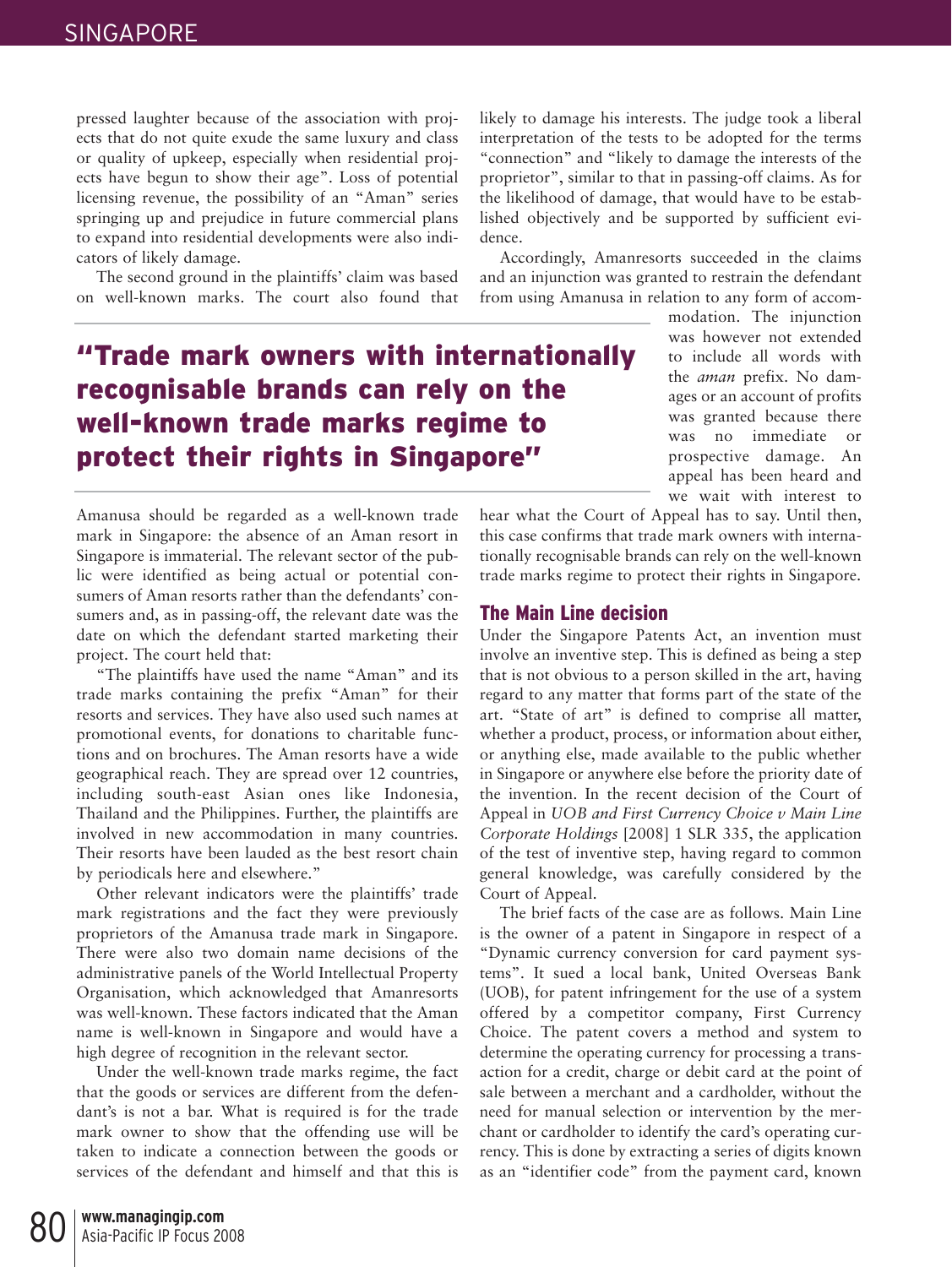as "primary account numbers", and comparing the code against a table of currencies known as the "bank reference table". This table was constructed by the patentee and stores a portion of the primary account number and associated currency code for each bank. The identity of the bank and operative currency of the payment card would be ascertained through this automatic "look-up and associate" process.

UOB and First Currency challenged the patent on the ground of lack of novelty and an inventive step, as well as that the specification was not disclosed clearly and completely for the patent to be performed. On appeal, the challenge to novelty was dropped and the focus was on the inventive step, principally on the basis that the applicability of *Windsurfing* and what common general knowledge means and encompasses. While affirming that *Windsurfing* remained good law, the court also observed that the test was merely a pragmatic guide to interpreting and determining the inventiveness requirement in the Patents Act and cautioned against its rigid application in all situations. Rather, the court observed that in appropriate cases it was entirely permissible to simply ask the question whether the invention was so obvious that it would at once occur to anyone acquainted with the subject and desiring to accomplish that end.

The court then went on to explain what is common general knowledge and in the process also clarified the confusion between general prior art and common gen-

first six digits of a payment card were already used to determine the identity of the bank that issued the payment card, for payment authorisation and settlement purposes, although not the operative currency.

In respect of the lack of inventive step, the Court of Appeal affirmed the four-step test in *Windsurfing International Inc v Tabur Marine.* This has been applied in many previous patent cases, including *Merck & Co v Pharmaforte Singapore and Dextra Asia v Mariwu Industrial*. Basically, the test requires the court to identify the inventive concept of the patent in suit and thereafter, assuming the mantle of a normally skilled but unimaginative addressee possessing common general knowledge of the relevant state of the art, to determine whether the differences between the inventive concept and matters known or used were obvious to this skilled addressee, or whether any degree of inventiveness was required.

However, what was significant to patent law practitioners were the observations made by the court in relation to the otherwise established

#### Winnie Tham



Winnie Tham is a director of Amica Law LLC and has more than 14 years of experience in IP. She handles all aspects of intellectual property protection, prosecution and management in Singapore and overseas. She also advises on legal aspects and strategies for the protection of new inventions, products and designs. Winnie drafts commercial IP agreements in connection with mergers and acquisitions of companies involved in real estate, life sciences and the food and beverage industry.

Winnie has a bachelor of laws (Hons) and a bachelor of science degree with a major in pharmacology and a minor in biochemistry. She is a registered patent agent and an advocate and solicitor of the Supreme Court of Singapore. Winnie is called to the Bar of the Supreme Court of Victoria, Australia. She is a member of the executive committee and editorial committee of the Asian Patent Attorneys Association, as well as a member of the patent examination committee of the Board of Patent Examiners. She has been consistently recommended as one of Singapore's leading intellectual property lawyers by *The Asia Pacific Legal 500 (2001/2002, 2002/2003, 2003/2004, 2004/2005 and 2005/2006, 2006/2007), Legal Media Group's Guide to World's Leading Patent Law Practitioners 2007, World IP Contacts 2007 by Managing IP, Who's Who Legal 2008* and *AsiaLaw Leading Lawyers 2008.*

#### Jason Chan



Jason Chan is a director with Amica Law LLC. He has over 14 years of experience in IP and technology disputes and has been involved in several significant IP cases in Singapore. These include infringement cases involving copyright in films, and patents for an electronic storage device. He manages anti-piracy programmes for major companies. He also advises on telecommunications law and agreements, IT, software, database and privacy, internet and domain name disputes. He is recommended in

the *Legal Media Group's Guide to the World's Leading Patent Law Practitioners 2007, World IP Contacts 2007 by Managing IP, Who's Who Legal 2008* and *AsiaLaw Leading Lawyers 2008.*

Jason is an advocate and solicitor of the Supreme Court of Singapore, a registered patent agent and is on the register of solicitors of England and Wales. He is certified under the South East Asia patent drafting programme of the Fédération Internationale des Conseils en Propriété Industrielle.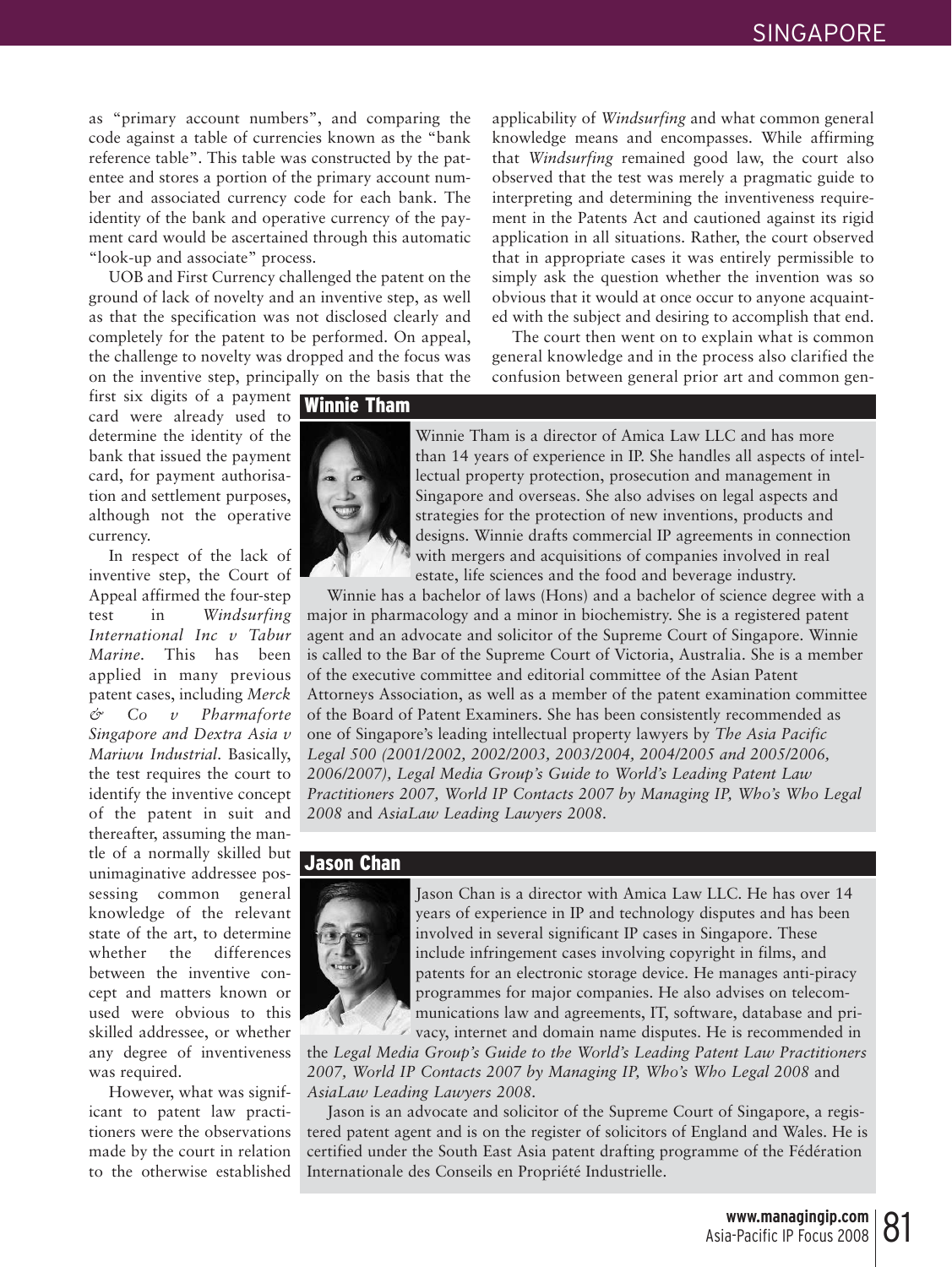eral knowledge. For novelty, the standard is absolute: any and all matter made available to the public is sufficient to invalidate a patent. However, for inventive step, despite the broad requirement in the Patents Act of having regard to any publicly-available matter, the court clarified that common general knowledge of the notional skilled addressee should only be taken to have regard to those state of the art matters that are known, or ought to have been known, to a diligent searcher. In other words, the applicable state of art for

### "Until Mainline, local patent case law often lacked any substantive discussion of what common general knowledge should be taken to encompass"

an inventive step inquiry is significantly reduced. This approach appears consistent with the definition of common general knowledge found in *Raychem's Patents*, which was defined to include "all material in the relevant field which he knows exists and which he would refer to as a matter of course if he cannot remember it and which he understands is generally regarded as sufficiently reliable to use as a foundation for further work and to help understand the pleaded prior art". It is not limited to material he has memorised and has at the front of his mind. In the case, in relation to a patent, the court observed that individual patent specifications and their contents will not normally form part of the notional skilled addressee's common general knowledge unless proven to be wellknown to those in the art.

In the *Mainline* case, the appellants argued that the inventive concept was not the automatic detection or recognition of a payment card's operative currency, nor the use of a bank currency table, as bank identification numbers were already used to identify the card issuer. The Court of Appeal disagreed, finding that bank identification numbers were previously only used for routing authorisation and settlement purposes, not for iden-

tification of a payment card's operative currency. As no the other party had introduced a system or the technical means to implement the automatic process of deciphering a payment card's operating currency at the point of sale, the patented invention was inventive.

Until *Mainline*, local patent case law often lacked any substantive discussion of what common general knowledge should be taken to encompass. The common general knowledge of a skilled addressee is of critical importance in assessing inventive step. The remarks and clarification of the court in *Mainline* is another step towards the development of a mature body of patent jurisprudence in Singapore.

The *Amanresorts* and *Mainline* decisions represent the continuing development and maturity of IP law and jurisprudence in Singapore, with courts unafraid to take into account local requirements and objectives while continuing to be mindful of international standards and practices.